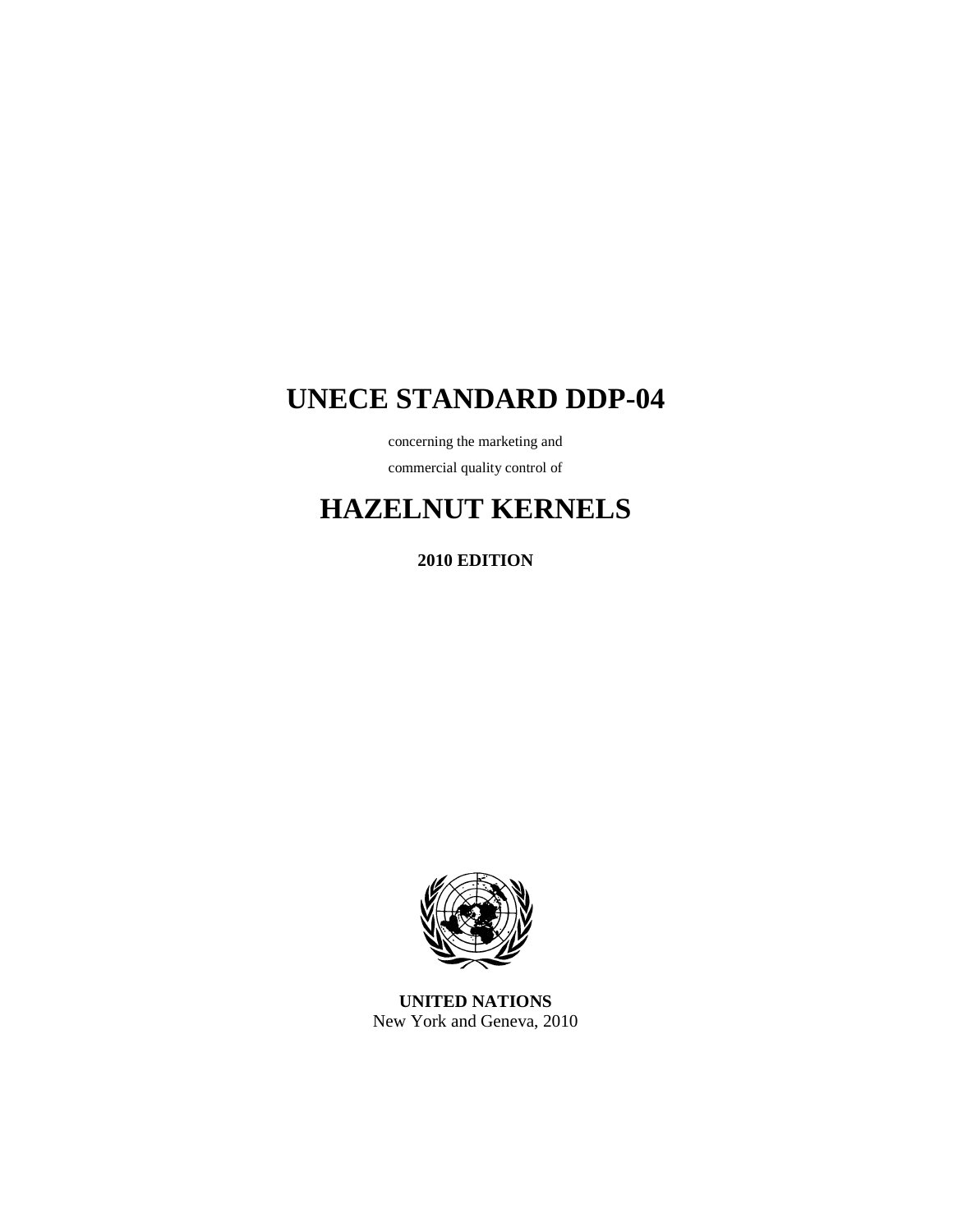#### **NOTE**

#### **Working Party on Agricultural Quality Standards**

The commercial quality standards developed by the United Nations Economic Commission for Europe (UNECE) Working Party on Agricultural Quality Standards help facilitate international trade, encourage high-quality production, improve profitability and protect consumer interests. UNECE standards are used by Governments, producers, traders, importers and exporters, and other international organizations. They cover a wide range of agricultural products, including fresh fruit and vegetables, dry and dried produce, seed potatoes, meat, cut flowers, eggs and egg products.

Any member of the United Nations can participate, on an equal footing, in the activities of the Working Party. For more information on agricultural standards, please visit our website <www.unece.org/trade/agr>.

The new Standard for Hazelnut Kernels is based on document ECE/TRADE/C/WP.7/2010/11, reviewed and adopted by the Working Party at its sixty-sixth session.

The designations employed and the presentation of the material in this publication do not imply the expression of any opinion whatsoever on the part of the United Nations Secretariat concerning the legal status of any country, territory, city or area or of its authorities, or concerning the delimitation of its frontiers or boundaries. Mention of company names or commercial products does not imply endorsement by the United Nations.

All material may be freely quoted or reprinted, but acknowledgement is requested.

Please contact us at the following address with any comments or enquiries:

 Agricultural Standards Unit Trade and Timber Division United Nations Economic Commission for Europe Palais des Nations CH-1211 Geneva 10, Switzerland E-mail: agristandards@unece.org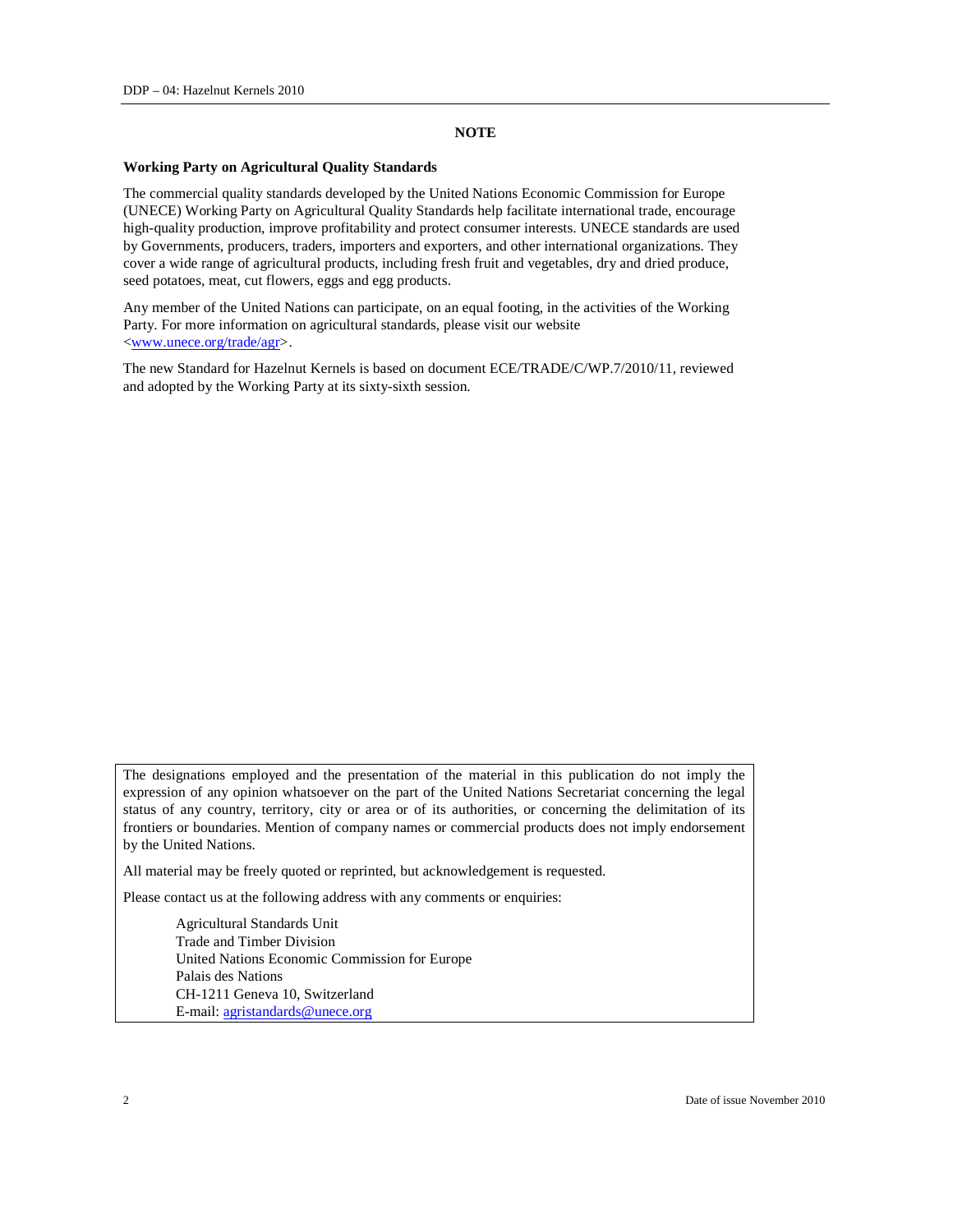# **UNECE Standard DDP-04 concerning the marketing and commercial quality control of Hazelnut Kernels**

# **I. Definition of produce**

This standard applies to whole hazelnut kernels of varieties grown from *Corylus avellana* L. and *Corylus maxima Mill*. and their hybrids, intended for direct consumption.

This standard does not apply to hazelnut kernels for industrial processing or for use in the food industry.

## **II. Provisions concerning quality**

The purpose of the standard is to define the quality requirements of hazelnut kernels at the export-control stage, after preparation and packaging.

However, if applied at stages following export, the holder shall be responsible for observing the requirements of the standard. The holder/seller of products not in conformity with this standard may not display such products or offer them for sale, or deliver or market them in any other manner.

#### **A. Minimum requirements<sup>1</sup>**

In all classes, subject to the special provisions for each class and the tolerances allowed, the hazelnut kernels must display the following characteristics:

The kernel must be:

- intact; however, the absence of part of the tegument or a scratch/chafing and scraping less than 3 mm in diameter and 1.5 mm in depth shall not be considered as a defect
- sound; produce affected by rotting or deterioration such as to make it unfit for human consumption is excluded
- clean; practically free of any visible foreign matter
- sufficiently developed; no shrunken or shrivelled kernels that are extremely flat and wrinkled, or with desiccated, dried out or tough portions affecting more than 50 per cent of the kernel
- free from blemishes, areas of discoloration or spread stains in pronounced contrast with the rest of the kernel affecting in aggregate more than 25 per cent of the surface of the kernel; the presence of hazelnut kernels with a brown or dark brown centre, normally accompanied by a small separation of the cotyledons, which does not affect the taste or smell is not regarded as a defect<sup>2</sup>

 $\ddot{\phantom{a}}$ 

<sup>&</sup>lt;sup>1</sup> Definitions of terms and defects are listed in annex III of the Standard Layout – Recommended terms and definition of defects for standards of dry (Inshell Nuts and Nut Kernels) and dried produce <http://www.unece.org/trade/agr/standard/dry/StandardLayout/StandardLayoutDDP\_e.pdf>.

 $2$  This requirement does not apply to internal or external blemishes consisting of an alteration of the odour or taste of the hazelnuts, always provided that the hazelnuts remain fit for consumption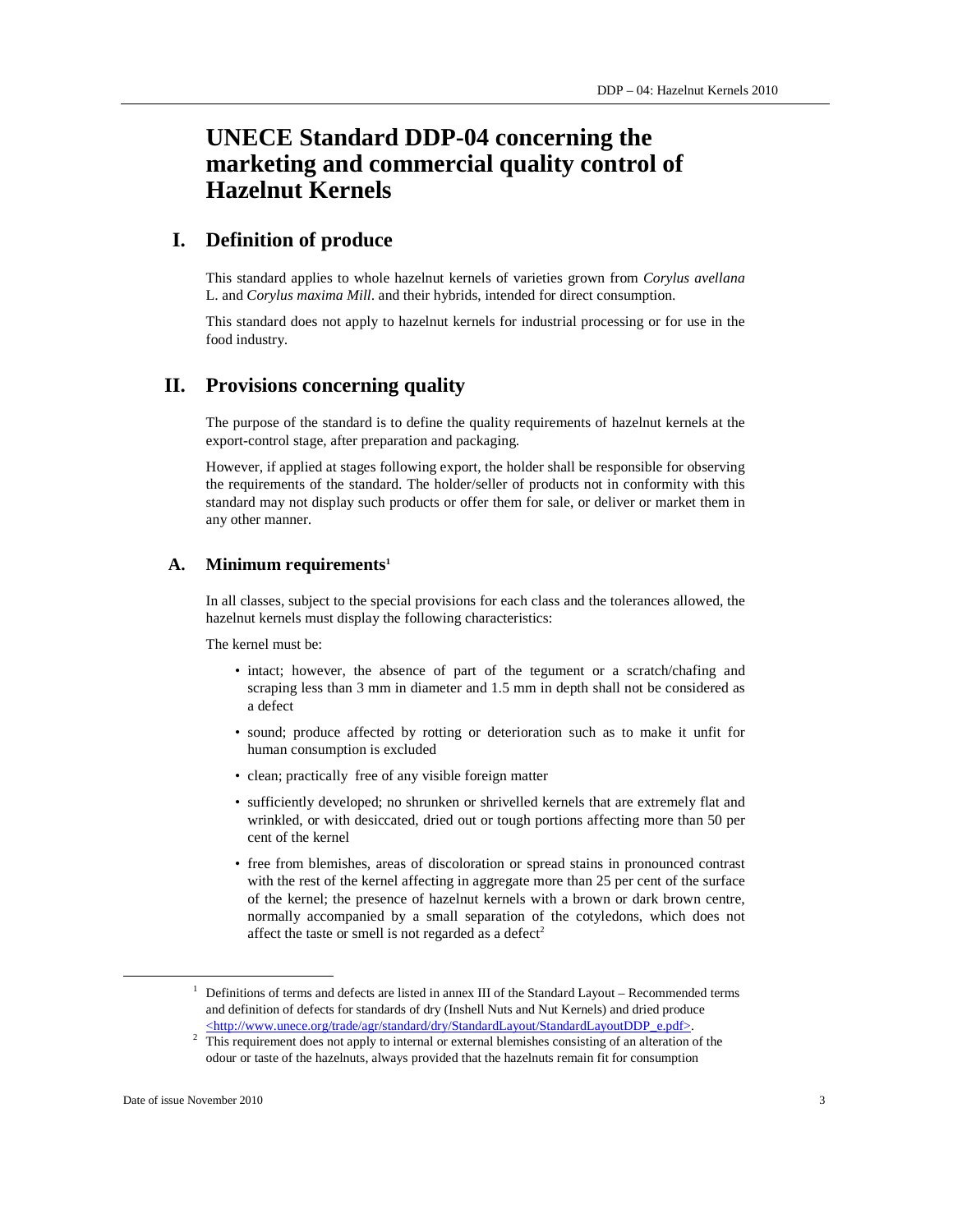- free from living pests, whatever their stage of development
- free from damage caused by pests, including the presence of dead insects and/or mites, their debris or excreta. However, pest damage caused by cimiciato is allowed, provided that there is only one spot on the kernel that does not exceed 3 mm in diameter by 3 mm in depth
- free from mould filaments visible to the naked eye
- free from rancidity
- free of abnormal external moisture
- free of foreign smell and/or taste.

The condition of the hazelnut kernels must be such as to enable them:

- to withstand transportation and handling
- to arrive in satisfactory condition at the place of destination.

#### **B. Moisture content<sup>3</sup>**

The hazelnut kernels shall have a moisture content not exceeding 6.0 per cent.

# **C. Classification**

In accordance with the defects allowed in section "IV. Provisions concerning tolerances", hazelnut kernels are classified into the following classes: "Extra" Class, Class I, Class II.

The defects allowed must not affect the general appearance of the produce as regards quality, keeping quality and presentation in the package.

# **III. Provisions concerning sizing**

Sizing or screening is mandatory for Extra Class and Class I.

Size is determined by the maximum diameter of the equatorial section of the kernel.

The minimum size is 9 mm for hazelnut kernels in Extra Class and Class I, with the exception of hazelnut kernels of the piccolo type or types of equivalent denomination for which a diameter of 6 mm to 9 mm is allowed.

Uniformity in size is expressed by:

- a size range not exceeding 3 mm, or
- screening, i.e. a minimum or maximum size in diameter.

# **IV. Provisions concerning tolerances**

Tolerances in respect of quality and size shall be allowed in each lot for produce not satisfying the minimum requirements of the class indicated.

 $\overline{a}$ 

 $3$  The moisture content is determined by one of the methods given in annex I of the Standard Layout – Determination of the moisture content for dry produce. <http://www.unece.org/trade/agr/standard/dry/StandardLayout/StandardLayoutDDP\_e.pdf>. The laboratory reference method shall be used in cases of dispute.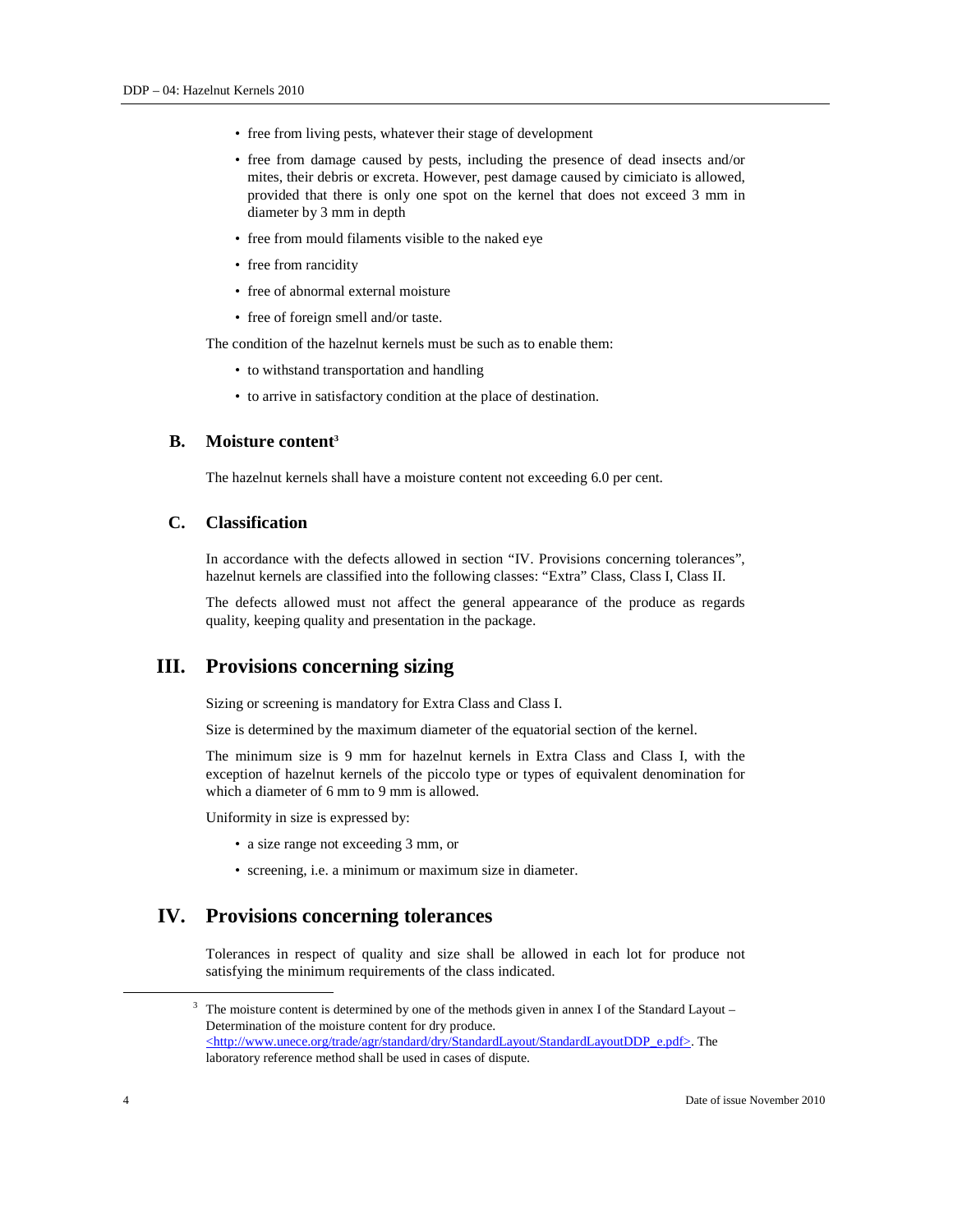#### **A. Quality tolerances**

| Defects allowed                                                                                                         | Tolerances allowed<br>percentage of defective hazelnut kernels, by number or weight<br>(with regard to the total hazelnut kernel weight basis) |                     |           |
|-------------------------------------------------------------------------------------------------------------------------|------------------------------------------------------------------------------------------------------------------------------------------------|---------------------|-----------|
|                                                                                                                         | Extra                                                                                                                                          | Class I             | Class II  |
| (a) Tolerances for hazelnut kernels not<br>satisfying the minimum requirements                                          | 5                                                                                                                                              | 14                  | 18        |
| of which no more than<br>Not sufficiently developed including<br>shrunken and shrivelled kernels                        | 2                                                                                                                                              | 4                   | 8         |
| Mouldy<br>Rancid or damaged by pests, rotting,                                                                          | 0.5                                                                                                                                            | 1.5                 | 2.5       |
| deterioration<br>of which rancid not more than                                                                          | 2<br>1                                                                                                                                         | 4<br>$\overline{2}$ | 6<br>3    |
| Damaged kernels and pieces not passing<br>through a 5 mm round meshed sieve<br>Pieces passing through a 5 mm round      | 3                                                                                                                                              | 8                   | 10        |
| meshed sieve<br>Living pests                                                                                            | 0.5<br>0                                                                                                                                       | 1<br>$\Omega$       | 2<br>0    |
| (b) Size tolerances <sup>a</sup><br>For produce not conforming to the size<br>indicated, if sized                       |                                                                                                                                                |                     |           |
| For round<br>For pointed and oblong<br>If sized with 1mm intervals                                                      | 10<br>15                                                                                                                                       | 10<br>15            | 10<br>15  |
| For round<br>For pointed and oblong                                                                                     | 15<br>20                                                                                                                                       | 15<br>20            | 15<br>20  |
| (c) Tolerances for other defects<br>Foreign matter, loose<br>shells,<br>shell<br>fragments, fragments of hull, dust (by |                                                                                                                                                |                     |           |
| weight)<br>Twin kernels<br>Hazelnut kernels belonging to varieties                                                      | 0.25<br>$\overline{2}$                                                                                                                         | 0.25<br>5           | 0.25<br>8 |
| or commercial types other than that<br>indicated                                                                        | 10                                                                                                                                             | 10                  | 10        |

<sup>a</sup> The presence of hazelnuts 0.2 mm above or below the size laid down shall not be regarded as a defect.

# **V. Provisions concerning presentation**

## **A. Uniformity**

The contents of each package must be uniform and contain only hazelnut kernels of the same origin, quality, size (if sized), crop year and variety or commercial type (if indicated).

The visible part of the contents of the package must be representative of its entire contents.

# **B. Packaging**

Hazelnut kernels must be packed in such a way as to protect the produce properly.

The materials used inside the package must be clean and of a quality such as to avoid causing any external or internal damage to the produce. The use of materials, particularly of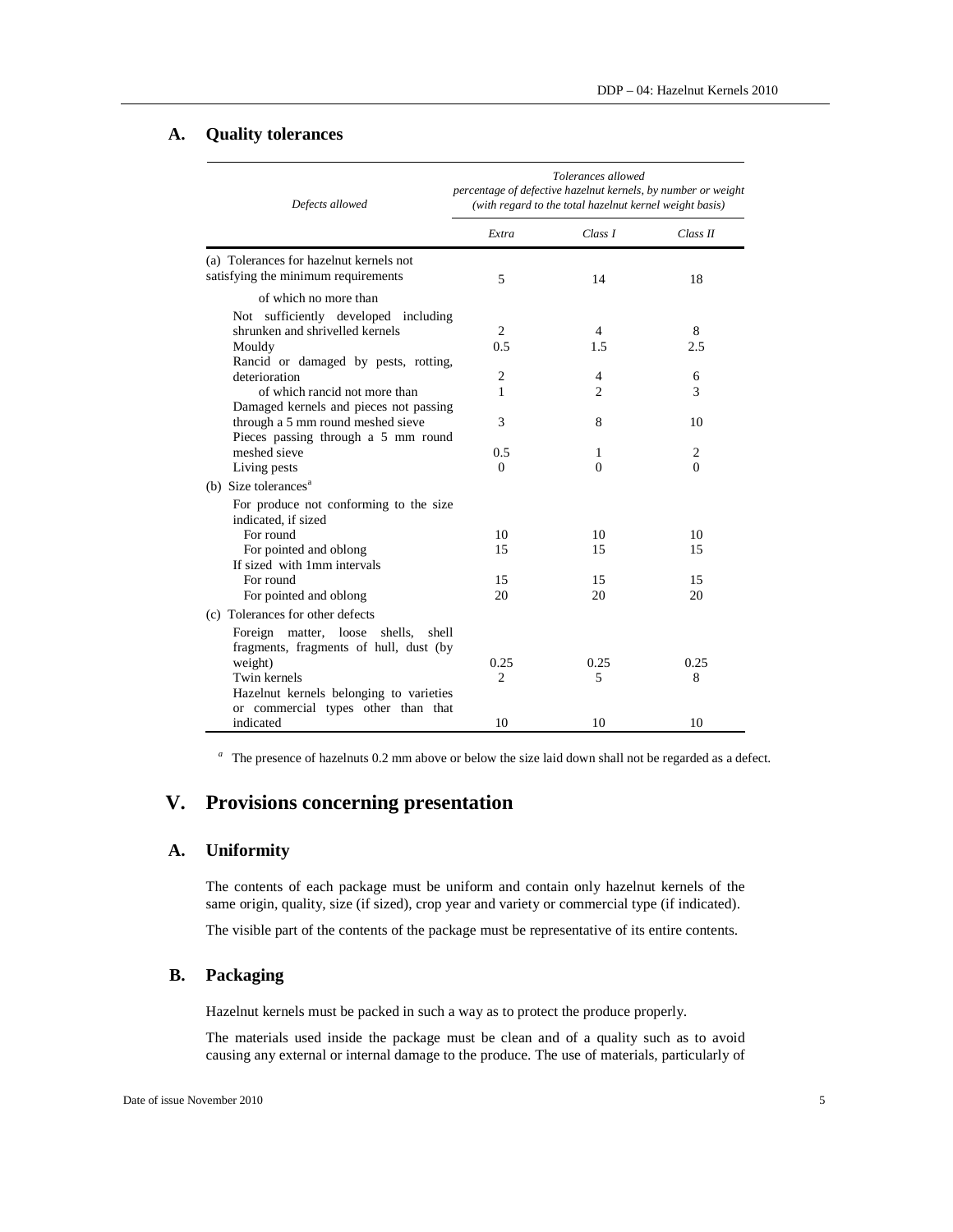paper or stamps bearing trade specifications, is allowed, provided the printing or labelling has been done with non-toxic ink or glue.

Packages must be free of all foreign matter in accordance with the table of tolerances in section "IV. Provisions concerning tolerances".

# **C. Presentation**

Hazelnut kernels must be presented in bags or solid containers. All sales packages within each package must be of the same weight and contain hazelnut kernels of the same class, variety or commercial type.

# **VI. Provisions concerning marking**

Each package<sup>4</sup> must bear the following particulars in letters grouped on the same side, legibly and indelibly marked and visible from the outside:

#### **A. Identification**

Packer and/or Dispatcher:

Name and physical address (e.g. street/city/region/postal code and, if different from the country of origin, the country) or a code mark officially recognized by the national authority<sup>5</sup>.

#### **B. Nature of produce**

- "Hazelnut Kernels"
- Name of the variety and/or commercial type for classes "Extra" Class and Class I
- "Piccolo" type or equivalent denomination, where appropriate.

#### **C. Origin of produce**

• Country of origin and, optionally, district where grown, or national, regional or local place name.

#### **D. Commercial specifications**

- Class
- Size (if sized) expressed by:

 $\overline{a}$ 

<sup>&</sup>lt;sup>4</sup> Package units of produce prepacked for direct sale to the consumer shall not be subject to these marking provisions, but shall conform to national requirements. However, the markings referred to shall in any event be shown on the transport packaging containing such package units.

<sup>&</sup>lt;sup>5</sup> The national legislation of a number of countries requires the explicit declaration of the name and address. However, in cases where a code mark is used, the reference "packer and/or dispatcher" (or equivalent abbreviations) must be indicated in close connection with the code mark, and the code mark should be preceded with the ISO 3166 alpha country code of the recognizing country, if not the country of origin.